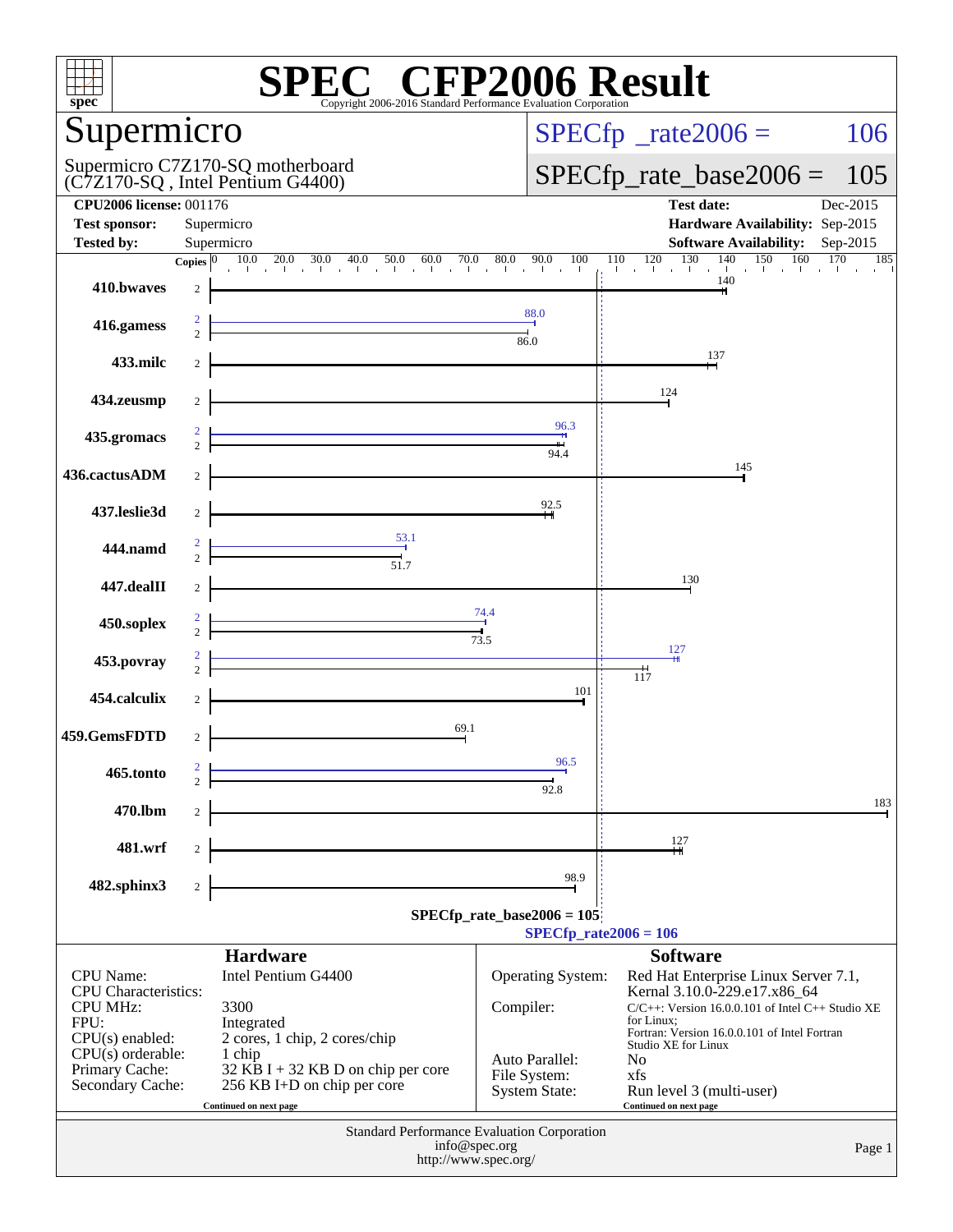

## Supermicro

(C7Z170-SQ , Intel Pentium G4400) Supermicro C7Z170-SQ motherboard  $SPECTp_rate2006 = 106$ 

### [SPECfp\\_rate\\_base2006 =](http://www.spec.org/auto/cpu2006/Docs/result-fields.html#SPECfpratebase2006) 105

| <b>CPU2006 license: 001176</b> |                                     |                                 | Dec-2015<br><b>Test date:</b>               |  |  |  |  |
|--------------------------------|-------------------------------------|---------------------------------|---------------------------------------------|--|--|--|--|
| <b>Test sponsor:</b>           | Supermicro                          | Hardware Availability: Sep-2015 |                                             |  |  |  |  |
| <b>Tested by:</b>              | Supermicro                          |                                 | <b>Software Availability:</b><br>$Sep-2015$ |  |  |  |  |
| L3 Cache:                      | $3 \text{ MB I+D}$ on chip per chip | <b>Base Pointers:</b>           | $32/64$ -bit                                |  |  |  |  |
| Other Cache:                   | None                                | Peak Pointers:                  | $32/64$ -bit                                |  |  |  |  |
| Memory:                        | 16 GB (4 x 4 GB 1Rx8 PC4-2133P-U)   | Other Software:                 | None                                        |  |  |  |  |
| Disk Subsystem:                | 1 x 400 GB SATA III SSD             |                                 |                                             |  |  |  |  |
| Other Hardware:                | None                                |                                 |                                             |  |  |  |  |

|                  |                |                |       |                                                                                                          |             | <b>Results Table</b> |              |                          |                |              |                |              |                |              |
|------------------|----------------|----------------|-------|----------------------------------------------------------------------------------------------------------|-------------|----------------------|--------------|--------------------------|----------------|--------------|----------------|--------------|----------------|--------------|
|                  |                |                |       | <b>Base</b>                                                                                              |             |                      |              |                          |                |              | <b>Peak</b>    |              |                |              |
| <b>Benchmark</b> | <b>Copies</b>  | <b>Seconds</b> | Ratio | <b>Seconds</b>                                                                                           | Ratio       | <b>Seconds</b>       | <b>Ratio</b> | <b>Copies</b>            | <b>Seconds</b> | <b>Ratio</b> | <b>Seconds</b> | <b>Ratio</b> | <b>Seconds</b> | <b>Ratio</b> |
| 410.bwayes       |                | 194            | 140   | 196                                                                                                      | 139         | 194                  | 140          |                          | 194            | 140          | 196            | 139          | 194            | <u>140</u>   |
| 416.gamess       | $\overline{2}$ | 456            | 85.9  | 456                                                                                                      | 86.0        | 455                  | 86.0         | $\mathcal{D}$            | 446            | 87.9         | 445            | 88.0         | 445            | 88.0         |
| $433$ .milc      | $\overline{2}$ | 136            | 135   | 134                                                                                                      | 137         | 134                  | 137          | $\overline{2}$           | 136            | 135          | 134            | 137          | 134            | <u>137</u>   |
| 434.zeusmp       | $\overline{2}$ | 146            | 124   | 147                                                                                                      | 124         | 146                  | 124          | $\mathcal{D}$            | 146            | 124          | 147            | 124          | 146            | <u>124</u>   |
| 435.gromacs      | $\overline{2}$ | 149            | 95.8  | 151                                                                                                      | 94.4        | 152                  | 94.1         | $\mathcal{D}$            | 148            | 96.6         | 148            | 96.3         | 150            | 95.4         |
| 436.cactusADM    | $\overline{2}$ | 165            | 145   | 166                                                                                                      | 144         | 165                  | 145          | $\overline{\mathcal{L}}$ | 165            | 145          | 166            | 144          | 165            | 145          |
| 437.leslie3d     | $\overline{2}$ | 203            | 92.5  | 207                                                                                                      | 90.6        | 202                  | 93.0         | $\mathcal{D}$            | 203            | 92.5         | 207            | 90.6         | 202            | 93.0         |
| 444.namd         | $\overline{2}$ | 310            | 51.7  | 310                                                                                                      | 51.7        | 310                  | 51.8         | $\Omega$                 | 302            | 53.1         | 304            | 52.8         | 302            | 53.1         |
| 447.dealII       | $\overline{2}$ | 176            | 130   | 176                                                                                                      | 130         | 176                  | 130          | $\overline{2}$           | 176            | <b>130</b>   | 176            | 130          | 176            | 130          |
| 450.soplex       | $\overline{2}$ | 227            | 73.4  | 227                                                                                                      | <b>73.5</b> | 226                  | 73.7         | $\mathcal{D}$            | 224            | 74.4         | 223            | 74.7         | 224            | 74.4         |
| 453.povray       | $\overline{2}$ | 90.8           | 117   | 90.8                                                                                                     | 117         | 89.8                 | 118          | $\mathcal{D}$            | 84.6           | 126          | 84.1           | 127          | 83.8           | 127          |
| 454.calculix     | $\overline{2}$ | 163            | 101   | 163                                                                                                      | 101         | 163                  | 101          | $\mathcal{D}$            | 163            | 101          | 163            | 101          | 163            | 101          |
| 459.GemsFDTD     | $\overline{2}$ | 307            | 69.2  | 307                                                                                                      | 69.1        | 308                  | 69.0         | $\bigcap$                | 307            | 69.2         | 307            | 69.1         | 308            | 69.0         |
| 465.tonto        | $\overline{2}$ | 212            | 92.8  | 212                                                                                                      | 92.7        | 212                  | 93.0         | $\mathcal{D}$            | 205            | 96.2         | 204            | 96.5         | 204            | 96.6         |
| 470.1bm          | $\overline{2}$ | 150            | 184   | 150                                                                                                      | 183         | 150                  | 183          | $\mathcal{D}$            | 150            | 184          | 150            | 183          | 150            | 183          |
| 481.wrf          | $\overline{2}$ | 175            | 128   | 176                                                                                                      | 127         | 178                  | 126          | $\mathfrak{D}$           | 175            | 128          | 176            | 127          | 178            | 126          |
| 482.sphinx3      | $\overline{2}$ | 395            | 98.8  | 394                                                                                                      | 98.9        | 394                  | 98.9         | $\mathcal{D}$            | 395            | 98.8         | 394            | 98.9         | 394            | 98.9         |
|                  |                |                |       | Results appear in the order in which they were run. Bold underlined text indicates a median measurement. |             |                      |              |                          |                |              |                |              |                |              |

#### **[Submit Notes](http://www.spec.org/auto/cpu2006/Docs/result-fields.html#SubmitNotes)**

The config file option 'submit' was used.

#### **[Operating System Notes](http://www.spec.org/auto/cpu2006/Docs/result-fields.html#OperatingSystemNotes)**

Stack size set to unlimited using "ulimit -s unlimited"

#### **[Platform Notes](http://www.spec.org/auto/cpu2006/Docs/result-fields.html#PlatformNotes)**

 As tested, the system used a Supermicro CSE-732G-903B chassis. The chassis is configured with a PWS-903-PQ power supply, 1 SNK-P0051AP4 heatsink, as well as 1 FAN-0124L4 rear cooling fan. Sysinfo program /usr/cpu2006/config/sysinfo.rev6914 \$Rev: 6914 \$ \$Date:: 2014-06-25 #\$ e3fbb8667b5a285932ceab81e28219e1 running on localhost.localdomain Mon Dec 14 14:46:24 2015

Continued on next page

Standard Performance Evaluation Corporation [info@spec.org](mailto:info@spec.org) <http://www.spec.org/>

Page 2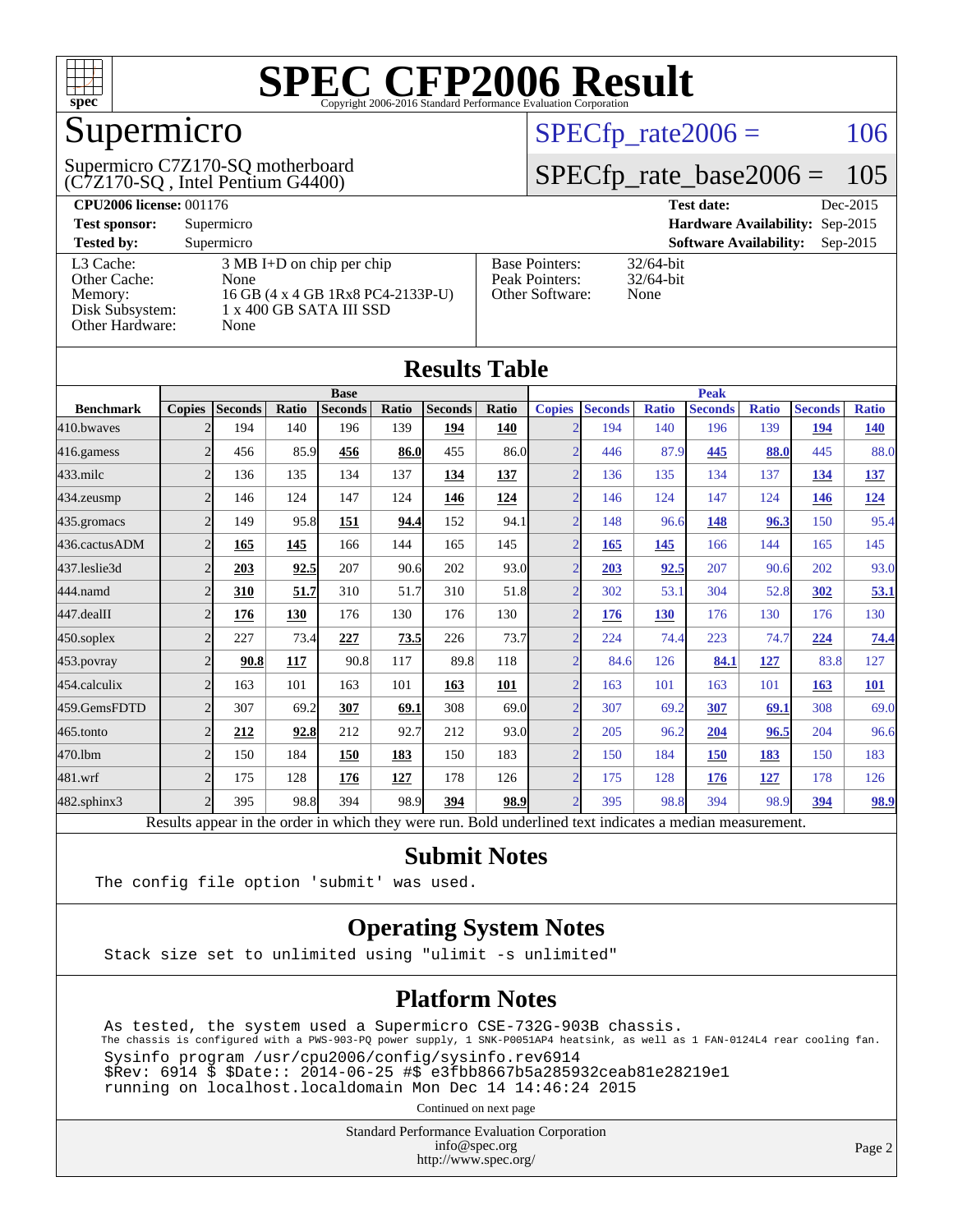

#### Supermicro

 $SPECTp\_rate2006 = 106$ 

(C7Z170-SQ , Intel Pentium G4400) Supermicro C7Z170-SQ motherboard

[SPECfp\\_rate\\_base2006 =](http://www.spec.org/auto/cpu2006/Docs/result-fields.html#SPECfpratebase2006) 105

**[CPU2006 license:](http://www.spec.org/auto/cpu2006/Docs/result-fields.html#CPU2006license)** 001176 **[Test date:](http://www.spec.org/auto/cpu2006/Docs/result-fields.html#Testdate)** Dec-2015 **[Test sponsor:](http://www.spec.org/auto/cpu2006/Docs/result-fields.html#Testsponsor)** Supermicro **[Hardware Availability:](http://www.spec.org/auto/cpu2006/Docs/result-fields.html#HardwareAvailability)** Sep-2015 **[Tested by:](http://www.spec.org/auto/cpu2006/Docs/result-fields.html#Testedby)** Supermicro **Supermicro [Software Availability:](http://www.spec.org/auto/cpu2006/Docs/result-fields.html#SoftwareAvailability)** Sep-2015

#### **[Platform Notes \(Continued\)](http://www.spec.org/auto/cpu2006/Docs/result-fields.html#PlatformNotes)**

Standard Performance Evaluation Corporation [info@spec.org](mailto:info@spec.org) <http://www.spec.org/> Page 3 This section contains SUT (System Under Test) info as seen by some common utilities. To remove or add to this section, see: <http://www.spec.org/cpu2006/Docs/config.html#sysinfo> From /proc/cpuinfo model name : Intel(R) Pentium(R) CPU G4400 @ 3.30GHz 1 "physical id"s (chips) 2 "processors" cores, siblings (Caution: counting these is hw and system dependent. The following excerpts from /proc/cpuinfo might not be reliable. Use with caution.) cpu cores : 2 siblings : 2 physical 0: cores 0 1 cache size : 3072 KB From /proc/meminfo MemTotal: 16045360 kB<br>HugePages Total: 0 HugePages\_Total: 0 Hugepagesize: 2048 kB From /etc/\*release\* /etc/\*version\* os-release: NAME="Red Hat Enterprise Linux Server" VERSION="7.1 (Maipo)" ID="rhel" ID\_LIKE="fedora" VERSION\_ID="7.1" PRETTY\_NAME="Red Hat Enterprise Linux Server 7.1 (Maipo)" ANSI\_COLOR="0;31" CPE\_NAME="cpe:/o:redhat:enterprise\_linux:7.1:GA:server" redhat-release: Red Hat Enterprise Linux Server release 7.1 (Maipo) system-release: Red Hat Enterprise Linux Server release 7.1 (Maipo) system-release-cpe: cpe:/o:redhat:enterprise\_linux:7.1:ga:server uname -a: Linux localhost.localdomain 3.10.0-229.el7.x86\_64 #1 SMP Thu Jan 29 18:37:38 EST 2015 x86\_64 x86\_64 x86\_64 GNU/Linux run-level 3 Dec 11 13:28 SPEC is set to: /usr/cpu2006<br>Filesystem Type Size Type Size Used Avail Use% Mounted on /dev/sda2 xfs 369G 167G 203G 46% / Additional information from dmidecode: Warning: Use caution when you interpret this section. The 'dmidecode' program reads system data which is "intended to allow hardware to be accurately determined", but the intent may not be met, as there are frequent changes to hardware, firmware, and the "DMTF SMBIOS" standard. Continued on next page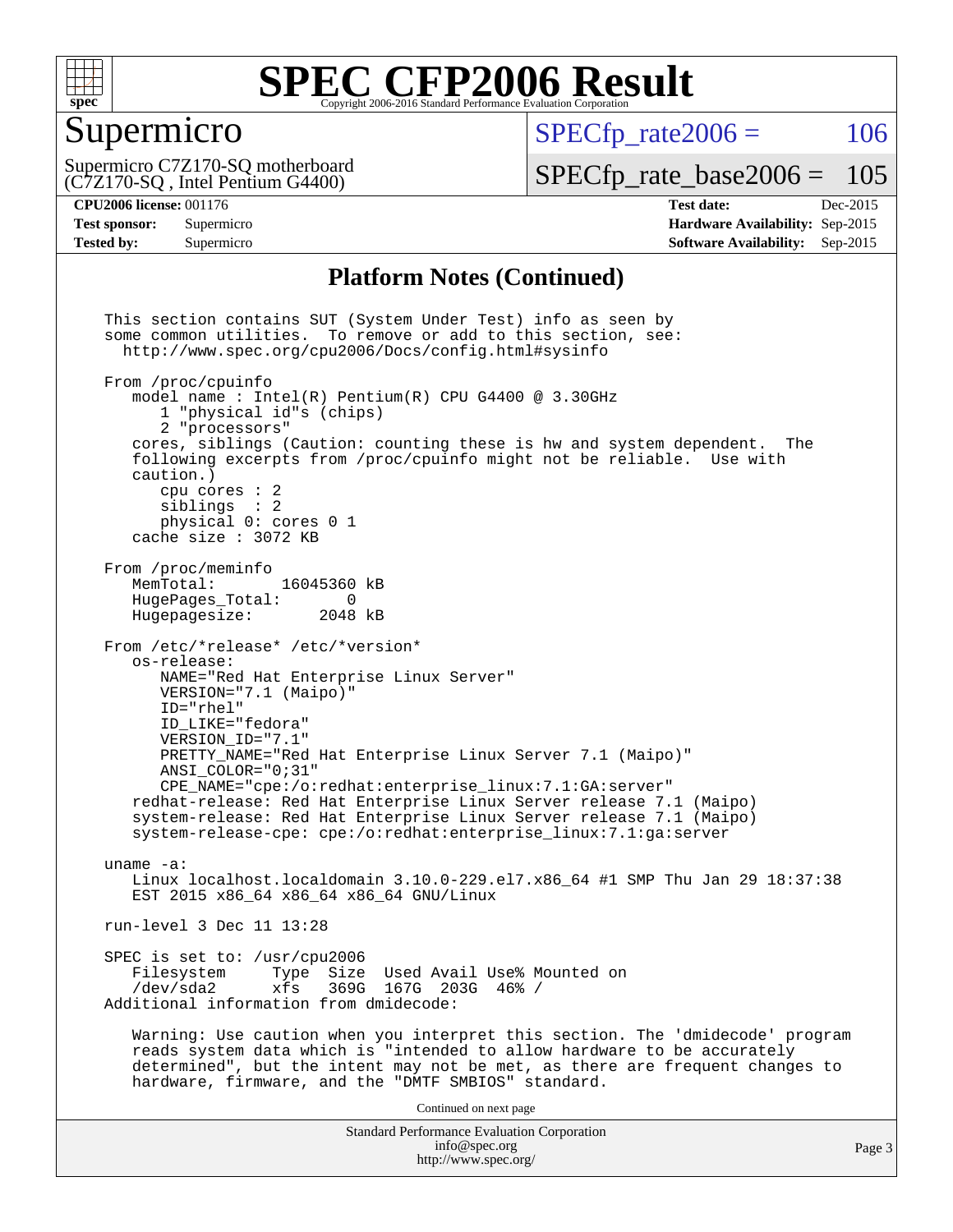

### Supermicro

 $SPECTp\_rate2006 = 106$ 

(C7Z170-SQ , Intel Pentium G4400) Supermicro C7Z170-SQ motherboard

[SPECfp\\_rate\\_base2006 =](http://www.spec.org/auto/cpu2006/Docs/result-fields.html#SPECfpratebase2006) 105

**[CPU2006 license:](http://www.spec.org/auto/cpu2006/Docs/result-fields.html#CPU2006license)** 001176 **[Test date:](http://www.spec.org/auto/cpu2006/Docs/result-fields.html#Testdate)** Dec-2015 **[Test sponsor:](http://www.spec.org/auto/cpu2006/Docs/result-fields.html#Testsponsor)** Supermicro **[Hardware Availability:](http://www.spec.org/auto/cpu2006/Docs/result-fields.html#HardwareAvailability)** Sep-2015 **[Tested by:](http://www.spec.org/auto/cpu2006/Docs/result-fields.html#Testedby)** Supermicro **Supermicro [Software Availability:](http://www.spec.org/auto/cpu2006/Docs/result-fields.html#SoftwareAvailability)** Sep-2015

#### **[Platform Notes \(Continued\)](http://www.spec.org/auto/cpu2006/Docs/result-fields.html#PlatformNotes)**

 BIOS American Megatrends Inc. 1.0c 12/09/2015 Memory: 4x Micron 8ATF51264AZ-2G1A2 4 GB 1 rank 2133 MHz

(End of data from sysinfo program)

#### **[General Notes](http://www.spec.org/auto/cpu2006/Docs/result-fields.html#GeneralNotes)**

Environment variables set by runspec before the start of the run: LD\_LIBRARY\_PATH = "/usr/cpu2006/libs/32:/usr/cpu2006/libs/64:/usr/cpu2006/sh"

 Binaries compiled on a system with 1x Intel Core i5-4670K CPU + 32GB memory using RedHat EL 7.1 Transparent Huge Pages enabled with: echo always > /sys/kernel/mm/transparent\_hugepage/enabled

#### **[Base Compiler Invocation](http://www.spec.org/auto/cpu2006/Docs/result-fields.html#BaseCompilerInvocation)**

[C benchmarks](http://www.spec.org/auto/cpu2006/Docs/result-fields.html#Cbenchmarks):  $-m64$ 

[C++ benchmarks:](http://www.spec.org/auto/cpu2006/Docs/result-fields.html#CXXbenchmarks) [icpc -m64](http://www.spec.org/cpu2006/results/res2016q1/cpu2006-20151217-38446.flags.html#user_CXXbase_intel_icpc_64bit_bedb90c1146cab66620883ef4f41a67e)

[Fortran benchmarks](http://www.spec.org/auto/cpu2006/Docs/result-fields.html#Fortranbenchmarks): [ifort -m64](http://www.spec.org/cpu2006/results/res2016q1/cpu2006-20151217-38446.flags.html#user_FCbase_intel_ifort_64bit_ee9d0fb25645d0210d97eb0527dcc06e)

[Benchmarks using both Fortran and C](http://www.spec.org/auto/cpu2006/Docs/result-fields.html#BenchmarksusingbothFortranandC):<br>icc -m64 ifort -m64  $-m64$  ifort  $-m64$ 

#### **[Base Portability Flags](http://www.spec.org/auto/cpu2006/Docs/result-fields.html#BasePortabilityFlags)**

| 410.bwaves: -DSPEC_CPU_LP64                 |  |
|---------------------------------------------|--|
| 416.gamess: -DSPEC_CPU_LP64                 |  |
| 433.milc: -DSPEC CPU LP64                   |  |
| 434.zeusmp: -DSPEC_CPU_LP64                 |  |
| 435.gromacs: -DSPEC_CPU_LP64 -nofor_main    |  |
| 436.cactusADM: -DSPEC CPU LP64 -nofor main  |  |
| 437.leslie3d: -DSPEC CPU LP64               |  |
| 444.namd: -DSPEC CPU LP64                   |  |
| 447.dealII: -DSPEC_CPU_LP64                 |  |
| 450.soplex: -DSPEC_CPU_LP64                 |  |
| 453.povray: -DSPEC_CPU_LP64                 |  |
| 454.calculix: - DSPEC CPU LP64 - nofor main |  |
| 459. GemsFDTD: - DSPEC CPU LP64             |  |
| 465.tonto: -DSPEC_CPU_LP64                  |  |

Continued on next page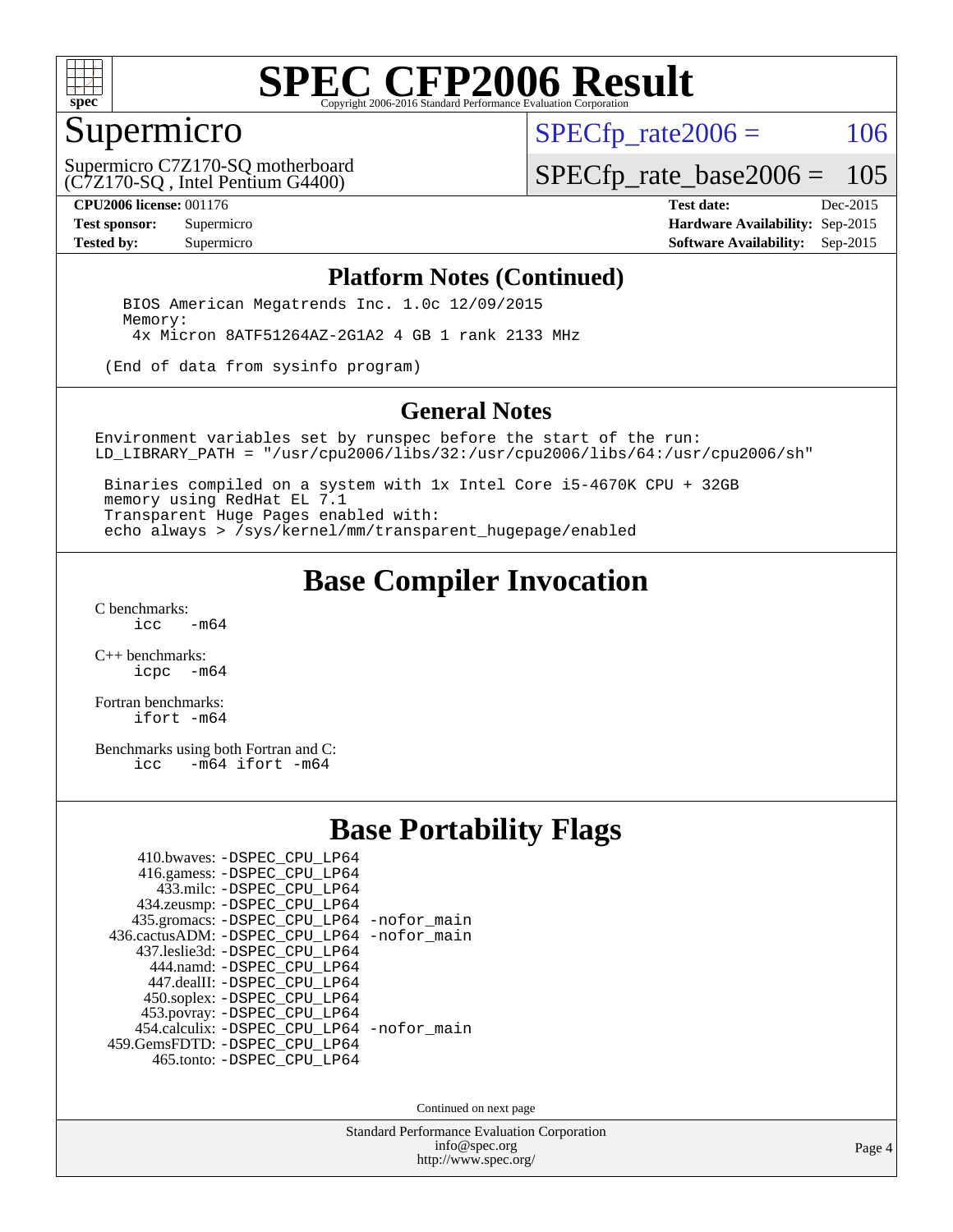

#### Supermicro

 $SPECTp\_rate2006 = 106$ 

(C7Z170-SQ , Intel Pentium G4400) Supermicro C7Z170-SQ motherboard

[SPECfp\\_rate\\_base2006 =](http://www.spec.org/auto/cpu2006/Docs/result-fields.html#SPECfpratebase2006) 105

**[CPU2006 license:](http://www.spec.org/auto/cpu2006/Docs/result-fields.html#CPU2006license)** 001176 **[Test date:](http://www.spec.org/auto/cpu2006/Docs/result-fields.html#Testdate)** Dec-2015 **[Test sponsor:](http://www.spec.org/auto/cpu2006/Docs/result-fields.html#Testsponsor)** Supermicro **[Hardware Availability:](http://www.spec.org/auto/cpu2006/Docs/result-fields.html#HardwareAvailability)** Sep-2015 **[Tested by:](http://www.spec.org/auto/cpu2006/Docs/result-fields.html#Testedby)** Supermicro **Supermicro [Software Availability:](http://www.spec.org/auto/cpu2006/Docs/result-fields.html#SoftwareAvailability)** Sep-2015

### **[Base Portability Flags \(Continued\)](http://www.spec.org/auto/cpu2006/Docs/result-fields.html#BasePortabilityFlags)**

470.lbm: [-DSPEC\\_CPU\\_LP64](http://www.spec.org/cpu2006/results/res2016q1/cpu2006-20151217-38446.flags.html#suite_basePORTABILITY470_lbm_DSPEC_CPU_LP64)

 481.wrf: [-DSPEC\\_CPU\\_LP64](http://www.spec.org/cpu2006/results/res2016q1/cpu2006-20151217-38446.flags.html#suite_basePORTABILITY481_wrf_DSPEC_CPU_LP64) [-DSPEC\\_CPU\\_CASE\\_FLAG](http://www.spec.org/cpu2006/results/res2016q1/cpu2006-20151217-38446.flags.html#b481.wrf_baseCPORTABILITY_DSPEC_CPU_CASE_FLAG) [-DSPEC\\_CPU\\_LINUX](http://www.spec.org/cpu2006/results/res2016q1/cpu2006-20151217-38446.flags.html#b481.wrf_baseCPORTABILITY_DSPEC_CPU_LINUX) 482.sphinx3: [-DSPEC\\_CPU\\_LP64](http://www.spec.org/cpu2006/results/res2016q1/cpu2006-20151217-38446.flags.html#suite_basePORTABILITY482_sphinx3_DSPEC_CPU_LP64)

**[Base Optimization Flags](http://www.spec.org/auto/cpu2006/Docs/result-fields.html#BaseOptimizationFlags)**

[C benchmarks](http://www.spec.org/auto/cpu2006/Docs/result-fields.html#Cbenchmarks): [-xSSE4.2](http://www.spec.org/cpu2006/results/res2016q1/cpu2006-20151217-38446.flags.html#user_CCbase_f-xSSE42_f91528193cf0b216347adb8b939d4107) [-ipo](http://www.spec.org/cpu2006/results/res2016q1/cpu2006-20151217-38446.flags.html#user_CCbase_f-ipo) [-O3](http://www.spec.org/cpu2006/results/res2016q1/cpu2006-20151217-38446.flags.html#user_CCbase_f-O3) [-no-prec-div](http://www.spec.org/cpu2006/results/res2016q1/cpu2006-20151217-38446.flags.html#user_CCbase_f-no-prec-div) [-opt-prefetch](http://www.spec.org/cpu2006/results/res2016q1/cpu2006-20151217-38446.flags.html#user_CCbase_f-opt-prefetch) [-auto-p32](http://www.spec.org/cpu2006/results/res2016q1/cpu2006-20151217-38446.flags.html#user_CCbase_f-auto-p32) [-ansi-alias](http://www.spec.org/cpu2006/results/res2016q1/cpu2006-20151217-38446.flags.html#user_CCbase_f-ansi-alias)

[C++ benchmarks:](http://www.spec.org/auto/cpu2006/Docs/result-fields.html#CXXbenchmarks)

[-xSSE4.2](http://www.spec.org/cpu2006/results/res2016q1/cpu2006-20151217-38446.flags.html#user_CXXbase_f-xSSE42_f91528193cf0b216347adb8b939d4107) [-ipo](http://www.spec.org/cpu2006/results/res2016q1/cpu2006-20151217-38446.flags.html#user_CXXbase_f-ipo) [-O3](http://www.spec.org/cpu2006/results/res2016q1/cpu2006-20151217-38446.flags.html#user_CXXbase_f-O3) [-no-prec-div](http://www.spec.org/cpu2006/results/res2016q1/cpu2006-20151217-38446.flags.html#user_CXXbase_f-no-prec-div) [-opt-prefetch](http://www.spec.org/cpu2006/results/res2016q1/cpu2006-20151217-38446.flags.html#user_CXXbase_f-opt-prefetch) [-auto-p32](http://www.spec.org/cpu2006/results/res2016q1/cpu2006-20151217-38446.flags.html#user_CXXbase_f-auto-p32) [-ansi-alias](http://www.spec.org/cpu2006/results/res2016q1/cpu2006-20151217-38446.flags.html#user_CXXbase_f-ansi-alias)

[Fortran benchmarks](http://www.spec.org/auto/cpu2006/Docs/result-fields.html#Fortranbenchmarks): [-xSSE4.2](http://www.spec.org/cpu2006/results/res2016q1/cpu2006-20151217-38446.flags.html#user_FCbase_f-xSSE42_f91528193cf0b216347adb8b939d4107) [-ipo](http://www.spec.org/cpu2006/results/res2016q1/cpu2006-20151217-38446.flags.html#user_FCbase_f-ipo) [-O3](http://www.spec.org/cpu2006/results/res2016q1/cpu2006-20151217-38446.flags.html#user_FCbase_f-O3) [-no-prec-div](http://www.spec.org/cpu2006/results/res2016q1/cpu2006-20151217-38446.flags.html#user_FCbase_f-no-prec-div) [-opt-prefetch](http://www.spec.org/cpu2006/results/res2016q1/cpu2006-20151217-38446.flags.html#user_FCbase_f-opt-prefetch)

[Benchmarks using both Fortran and C](http://www.spec.org/auto/cpu2006/Docs/result-fields.html#BenchmarksusingbothFortranandC): [-xSSE4.2](http://www.spec.org/cpu2006/results/res2016q1/cpu2006-20151217-38446.flags.html#user_CC_FCbase_f-xSSE42_f91528193cf0b216347adb8b939d4107) [-ipo](http://www.spec.org/cpu2006/results/res2016q1/cpu2006-20151217-38446.flags.html#user_CC_FCbase_f-ipo) [-O3](http://www.spec.org/cpu2006/results/res2016q1/cpu2006-20151217-38446.flags.html#user_CC_FCbase_f-O3) [-no-prec-div](http://www.spec.org/cpu2006/results/res2016q1/cpu2006-20151217-38446.flags.html#user_CC_FCbase_f-no-prec-div) [-opt-prefetch](http://www.spec.org/cpu2006/results/res2016q1/cpu2006-20151217-38446.flags.html#user_CC_FCbase_f-opt-prefetch) [-auto-p32](http://www.spec.org/cpu2006/results/res2016q1/cpu2006-20151217-38446.flags.html#user_CC_FCbase_f-auto-p32) [-ansi-alias](http://www.spec.org/cpu2006/results/res2016q1/cpu2006-20151217-38446.flags.html#user_CC_FCbase_f-ansi-alias)

**[Peak Compiler Invocation](http://www.spec.org/auto/cpu2006/Docs/result-fields.html#PeakCompilerInvocation)**

[C benchmarks](http://www.spec.org/auto/cpu2006/Docs/result-fields.html#Cbenchmarks):  $-m64$ 

[C++ benchmarks \(except as noted below\):](http://www.spec.org/auto/cpu2006/Docs/result-fields.html#CXXbenchmarksexceptasnotedbelow) [icpc -m64](http://www.spec.org/cpu2006/results/res2016q1/cpu2006-20151217-38446.flags.html#user_CXXpeak_intel_icpc_64bit_bedb90c1146cab66620883ef4f41a67e)

450.soplex: [icpc -m32 -L/opt/intel/compilers\\_and\\_libraries\\_2016/linux/compiler/lib/ia32\\_lin](http://www.spec.org/cpu2006/results/res2016q1/cpu2006-20151217-38446.flags.html#user_peakCXXLD450_soplex_intel_icpc_b4f50a394bdb4597aa5879c16bc3f5c5)

[Fortran benchmarks](http://www.spec.org/auto/cpu2006/Docs/result-fields.html#Fortranbenchmarks): [ifort -m64](http://www.spec.org/cpu2006/results/res2016q1/cpu2006-20151217-38446.flags.html#user_FCpeak_intel_ifort_64bit_ee9d0fb25645d0210d97eb0527dcc06e)

[Benchmarks using both Fortran and C](http://www.spec.org/auto/cpu2006/Docs/result-fields.html#BenchmarksusingbothFortranandC): [icc -m64](http://www.spec.org/cpu2006/results/res2016q1/cpu2006-20151217-38446.flags.html#user_CC_FCpeak_intel_icc_64bit_0b7121f5ab7cfabee23d88897260401c) [ifort -m64](http://www.spec.org/cpu2006/results/res2016q1/cpu2006-20151217-38446.flags.html#user_CC_FCpeak_intel_ifort_64bit_ee9d0fb25645d0210d97eb0527dcc06e)

### **[Peak Portability Flags](http://www.spec.org/auto/cpu2006/Docs/result-fields.html#PeakPortabilityFlags)**

 410.bwaves: [-DSPEC\\_CPU\\_LP64](http://www.spec.org/cpu2006/results/res2016q1/cpu2006-20151217-38446.flags.html#suite_peakPORTABILITY410_bwaves_DSPEC_CPU_LP64) 416.gamess: [-DSPEC\\_CPU\\_LP64](http://www.spec.org/cpu2006/results/res2016q1/cpu2006-20151217-38446.flags.html#suite_peakPORTABILITY416_gamess_DSPEC_CPU_LP64) 433.milc: [-DSPEC\\_CPU\\_LP64](http://www.spec.org/cpu2006/results/res2016q1/cpu2006-20151217-38446.flags.html#suite_peakPORTABILITY433_milc_DSPEC_CPU_LP64) 434.zeusmp: [-DSPEC\\_CPU\\_LP64](http://www.spec.org/cpu2006/results/res2016q1/cpu2006-20151217-38446.flags.html#suite_peakPORTABILITY434_zeusmp_DSPEC_CPU_LP64) 435.gromacs: [-DSPEC\\_CPU\\_LP64](http://www.spec.org/cpu2006/results/res2016q1/cpu2006-20151217-38446.flags.html#suite_peakPORTABILITY435_gromacs_DSPEC_CPU_LP64) [-nofor\\_main](http://www.spec.org/cpu2006/results/res2016q1/cpu2006-20151217-38446.flags.html#user_peakLDPORTABILITY435_gromacs_f-nofor_main) 436.cactusADM: [-DSPEC\\_CPU\\_LP64](http://www.spec.org/cpu2006/results/res2016q1/cpu2006-20151217-38446.flags.html#suite_peakPORTABILITY436_cactusADM_DSPEC_CPU_LP64) [-nofor\\_main](http://www.spec.org/cpu2006/results/res2016q1/cpu2006-20151217-38446.flags.html#user_peakLDPORTABILITY436_cactusADM_f-nofor_main) 437.leslie3d: [-DSPEC\\_CPU\\_LP64](http://www.spec.org/cpu2006/results/res2016q1/cpu2006-20151217-38446.flags.html#suite_peakPORTABILITY437_leslie3d_DSPEC_CPU_LP64)

Continued on next page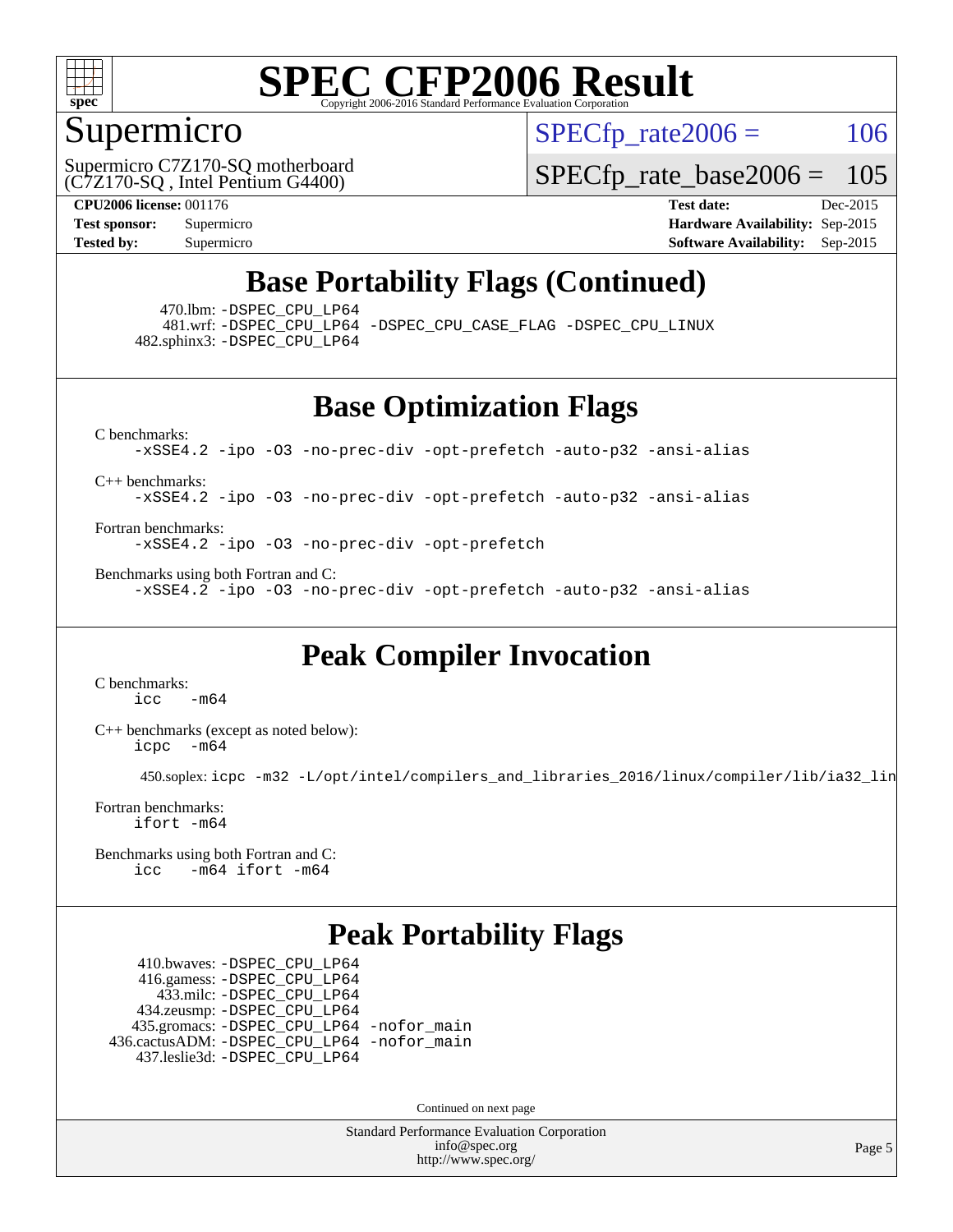

### Supermicro

 $SPECTp\_rate2006 = 106$ 

(C7Z170-SQ , Intel Pentium G4400) Supermicro C7Z170-SQ motherboard

[SPECfp\\_rate\\_base2006 =](http://www.spec.org/auto/cpu2006/Docs/result-fields.html#SPECfpratebase2006) 105

| Test sponsor: | Supermicro |
|---------------|------------|
| Tested by:    | Supermicro |

**[CPU2006 license:](http://www.spec.org/auto/cpu2006/Docs/result-fields.html#CPU2006license)** 001176 **[Test date:](http://www.spec.org/auto/cpu2006/Docs/result-fields.html#Testdate)** Dec-2015 **[Hardware Availability:](http://www.spec.org/auto/cpu2006/Docs/result-fields.html#HardwareAvailability)** Sep-2015 **[Software Availability:](http://www.spec.org/auto/cpu2006/Docs/result-fields.html#SoftwareAvailability)** Sep-2015

### **[Peak Portability Flags \(Continued\)](http://www.spec.org/auto/cpu2006/Docs/result-fields.html#PeakPortabilityFlags)**

| 444.namd: - DSPEC CPU LP64                                     |
|----------------------------------------------------------------|
| 447.dealII: -DSPEC CPU LP64                                    |
| 450.soplex: -D_FILE_OFFSET_BITS=64                             |
| 453.povray: -DSPEC_CPU_LP64                                    |
| 454.calculix: -DSPEC_CPU_LP64 -nofor_main                      |
| 459. GemsFDTD: - DSPEC CPU LP64                                |
| 465.tonto: -DSPEC CPU LP64                                     |
| 470.1bm: - DSPEC CPU LP64                                      |
| 481.wrf: -DSPEC_CPU_LP64 -DSPEC_CPU_CASE_FLAG -DSPEC_CPU_LINUX |
| 482.sphinx3: -DSPEC_CPU_LP64                                   |

#### **[Peak Optimization Flags](http://www.spec.org/auto/cpu2006/Docs/result-fields.html#PeakOptimizationFlags)**

```
C benchmarks:
```
433.milc: basepeak = yes

 $470.$ lbm: basepeak = yes

 $482$ .sphinx3: basepeak = yes

```
C++ benchmarks:
```
 444.namd: [-xSSE4.2](http://www.spec.org/cpu2006/results/res2016q1/cpu2006-20151217-38446.flags.html#user_peakPASS2_CXXFLAGSPASS2_LDFLAGS444_namd_f-xSSE42_f91528193cf0b216347adb8b939d4107)(pass 2) [-prof-gen:threadsafe](http://www.spec.org/cpu2006/results/res2016q1/cpu2006-20151217-38446.flags.html#user_peakPASS1_CXXFLAGSPASS1_LDFLAGS444_namd_prof_gen_21a26eb79f378b550acd7bec9fe4467a)(pass 1) [-ipo](http://www.spec.org/cpu2006/results/res2016q1/cpu2006-20151217-38446.flags.html#user_peakPASS2_CXXFLAGSPASS2_LDFLAGS444_namd_f-ipo)(pass 2) [-O3](http://www.spec.org/cpu2006/results/res2016q1/cpu2006-20151217-38446.flags.html#user_peakPASS2_CXXFLAGSPASS2_LDFLAGS444_namd_f-O3)(pass 2) [-no-prec-div](http://www.spec.org/cpu2006/results/res2016q1/cpu2006-20151217-38446.flags.html#user_peakPASS2_CXXFLAGSPASS2_LDFLAGS444_namd_f-no-prec-div)(pass 2) [-par-num-threads=1](http://www.spec.org/cpu2006/results/res2016q1/cpu2006-20151217-38446.flags.html#user_peakPASS1_CXXFLAGSPASS1_LDFLAGS444_namd_par_num_threads_786a6ff141b4e9e90432e998842df6c2)(pass 1) [-prof-use](http://www.spec.org/cpu2006/results/res2016q1/cpu2006-20151217-38446.flags.html#user_peakPASS2_CXXFLAGSPASS2_LDFLAGS444_namd_prof_use_bccf7792157ff70d64e32fe3e1250b55)(pass 2) [-fno-alias](http://www.spec.org/cpu2006/results/res2016q1/cpu2006-20151217-38446.flags.html#user_peakCXXOPTIMIZE444_namd_f-no-alias_694e77f6c5a51e658e82ccff53a9e63a) [-auto-ilp32](http://www.spec.org/cpu2006/results/res2016q1/cpu2006-20151217-38446.flags.html#user_peakCXXOPTIMIZE444_namd_f-auto-ilp32)

447.dealII: basepeak = yes

 450.soplex: [-xSSE4.2](http://www.spec.org/cpu2006/results/res2016q1/cpu2006-20151217-38446.flags.html#user_peakPASS2_CXXFLAGSPASS2_LDFLAGS450_soplex_f-xSSE42_f91528193cf0b216347adb8b939d4107)(pass 2) [-prof-gen:threadsafe](http://www.spec.org/cpu2006/results/res2016q1/cpu2006-20151217-38446.flags.html#user_peakPASS1_CXXFLAGSPASS1_LDFLAGS450_soplex_prof_gen_21a26eb79f378b550acd7bec9fe4467a)(pass 1) [-ipo](http://www.spec.org/cpu2006/results/res2016q1/cpu2006-20151217-38446.flags.html#user_peakPASS2_CXXFLAGSPASS2_LDFLAGS450_soplex_f-ipo)(pass 2) [-O3](http://www.spec.org/cpu2006/results/res2016q1/cpu2006-20151217-38446.flags.html#user_peakPASS2_CXXFLAGSPASS2_LDFLAGS450_soplex_f-O3)(pass 2) [-no-prec-div](http://www.spec.org/cpu2006/results/res2016q1/cpu2006-20151217-38446.flags.html#user_peakPASS2_CXXFLAGSPASS2_LDFLAGS450_soplex_f-no-prec-div)(pass 2) [-par-num-threads=1](http://www.spec.org/cpu2006/results/res2016q1/cpu2006-20151217-38446.flags.html#user_peakPASS1_CXXFLAGSPASS1_LDFLAGS450_soplex_par_num_threads_786a6ff141b4e9e90432e998842df6c2)(pass 1) [-prof-use](http://www.spec.org/cpu2006/results/res2016q1/cpu2006-20151217-38446.flags.html#user_peakPASS2_CXXFLAGSPASS2_LDFLAGS450_soplex_prof_use_bccf7792157ff70d64e32fe3e1250b55)(pass 2) [-opt-malloc-options=3](http://www.spec.org/cpu2006/results/res2016q1/cpu2006-20151217-38446.flags.html#user_peakOPTIMIZE450_soplex_f-opt-malloc-options_13ab9b803cf986b4ee62f0a5998c2238)

 453.povray: [-xSSE4.2](http://www.spec.org/cpu2006/results/res2016q1/cpu2006-20151217-38446.flags.html#user_peakPASS2_CXXFLAGSPASS2_LDFLAGS453_povray_f-xSSE42_f91528193cf0b216347adb8b939d4107)(pass 2) [-prof-gen:threadsafe](http://www.spec.org/cpu2006/results/res2016q1/cpu2006-20151217-38446.flags.html#user_peakPASS1_CXXFLAGSPASS1_LDFLAGS453_povray_prof_gen_21a26eb79f378b550acd7bec9fe4467a)(pass 1) [-ipo](http://www.spec.org/cpu2006/results/res2016q1/cpu2006-20151217-38446.flags.html#user_peakPASS2_CXXFLAGSPASS2_LDFLAGS453_povray_f-ipo)(pass 2) [-O3](http://www.spec.org/cpu2006/results/res2016q1/cpu2006-20151217-38446.flags.html#user_peakPASS2_CXXFLAGSPASS2_LDFLAGS453_povray_f-O3)(pass 2) [-no-prec-div](http://www.spec.org/cpu2006/results/res2016q1/cpu2006-20151217-38446.flags.html#user_peakPASS2_CXXFLAGSPASS2_LDFLAGS453_povray_f-no-prec-div)(pass 2) [-par-num-threads=1](http://www.spec.org/cpu2006/results/res2016q1/cpu2006-20151217-38446.flags.html#user_peakPASS1_CXXFLAGSPASS1_LDFLAGS453_povray_par_num_threads_786a6ff141b4e9e90432e998842df6c2)(pass 1) [-prof-use](http://www.spec.org/cpu2006/results/res2016q1/cpu2006-20151217-38446.flags.html#user_peakPASS2_CXXFLAGSPASS2_LDFLAGS453_povray_prof_use_bccf7792157ff70d64e32fe3e1250b55)(pass 2) [-unroll4](http://www.spec.org/cpu2006/results/res2016q1/cpu2006-20151217-38446.flags.html#user_peakCXXOPTIMIZE453_povray_f-unroll_4e5e4ed65b7fd20bdcd365bec371b81f) [-ansi-alias](http://www.spec.org/cpu2006/results/res2016q1/cpu2006-20151217-38446.flags.html#user_peakCXXOPTIMIZE453_povray_f-ansi-alias)

[Fortran benchmarks](http://www.spec.org/auto/cpu2006/Docs/result-fields.html#Fortranbenchmarks):

 $410.bwaves: basepeak = yes$ 

```
 416.gamess: -xSSE4.2(pass 2) -prof-gen:threadsafe(pass 1) -ipo(pass 2)
-O3(pass 2) -no-prec-div(pass 2) -par-num-threads=1(pass 1)
-prof-use(pass 2) -unroll2 -inline-level=0 -scalar-rep-
```
434.zeusmp: basepeak = yes

Continued on next page